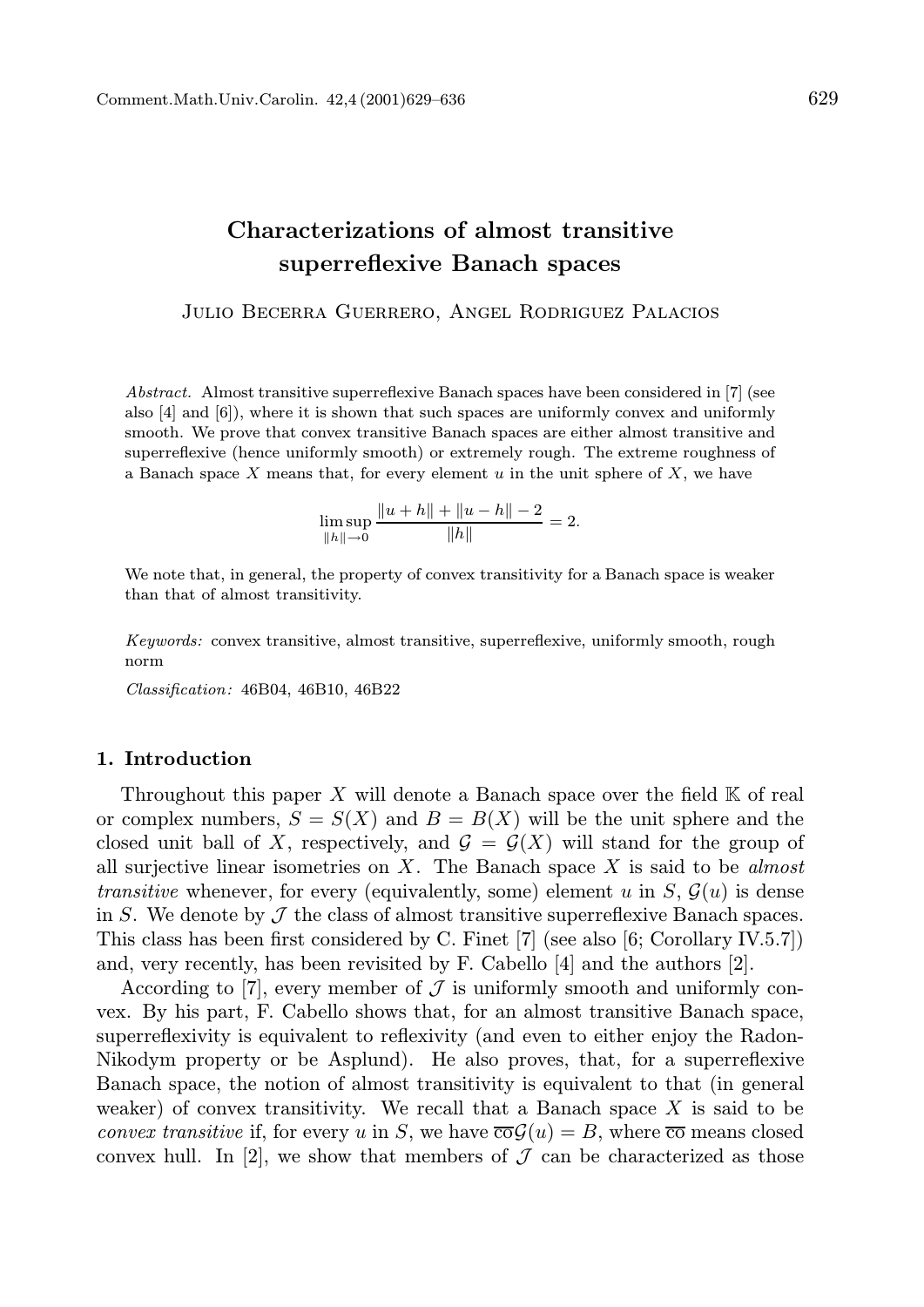convex transitive Banach spaces which either have the Radon-Nikodym property or are Asplund.

Actually, the result just reviewed follows from a more general fact involving the concept of a rough space. For  $u$  in  $S$ , we put

$$
\eta(X, u) := \limsup_{\|h\| \to 0} \frac{\|u + h\| + \|u - h\| - 2}{\|h\|}.
$$

Given  $\epsilon > 0$ , the Banach space X is said to be  $\epsilon$ -rough if, for every u in S, we have  $\eta(X, u) > \epsilon$ . We say that X is rough whenever it is  $\epsilon$ -rough for some  $\epsilon > 0$ , and extremely rough whenever it is 2-rough. Since, for u in  $S$ , the Fréchet differentiability of the norm of X at u can be characterized by the equality  $\eta(X, u) = 0$  ([6; Lemma I.1.3]), it follows that the roughness of  $X$  can be seen as a uniform non Fréchet-differentiability of the norm, and hence becomes the extremely opposite situation to that of the uniform smoothness. We proved in [2] that a Banach space X is a member of  $\mathcal J$  if (and only if) it is convex transitive and either X or  $X^*$  is non rough.

As main result, we show in the present paper that the Banach space X is a member of  $\mathcal J$  if (and only if) it is convex transitive and either X or  $X^*$  is not extremely rough. Through a technical lemma, namely Lemma 1, the main tool in the proof is a theorem, essentially due to R.C. James, establishing that uniformly non-square Banach spaces are superreflexive ([5; Theorem VII.4.4]). We also find another remarkable characterization of members of  $\mathcal J$  involving the notion of a big point. Let us say that an element u of X is a big point of X if u belongs to S and  $\overline{\text{co}}\mathcal{G}(u) = B$  (so that X is convex transitive precisely when all elements in S are big points of X). We prove that X lies in  $\mathcal J$  if (and only if) there exists a big point u in X such that the norm of X is Fréchet differentiable at u.

## 2. The results

A Banach space X is said to be uniformly non-square if there exists  $0 < a < 1$ such that  $||x - y|| < 2a$  whenever x, y are in B with  $||x + y|| \ge 2a$ .

**Lemma 1.** Assume that there exists a big point u in X such that  $\eta(X, u) < 2$ . Then X is uniformly non-square.

PROOF: Let us fix  $\epsilon$  satisfying  $\eta(X, u) < \epsilon < 2$ . Then there is  $0 < \delta < 1$  such that

$$
\frac{\|u+h\| + \|u-h\| - 2}{\|h\|} \ \leq \ \epsilon
$$

whenever h is in  $X \setminus \{0\}$  and  $||h|| \leq \delta$ . Now

$$
\left\{ v \in X : \frac{\|v+h\|+\|v-h\|-2}{\|h\|} \le \epsilon \text{ whenever } h \text{ is in } X \setminus \{0\} \text{ with } \|h\| \le \delta \right\}
$$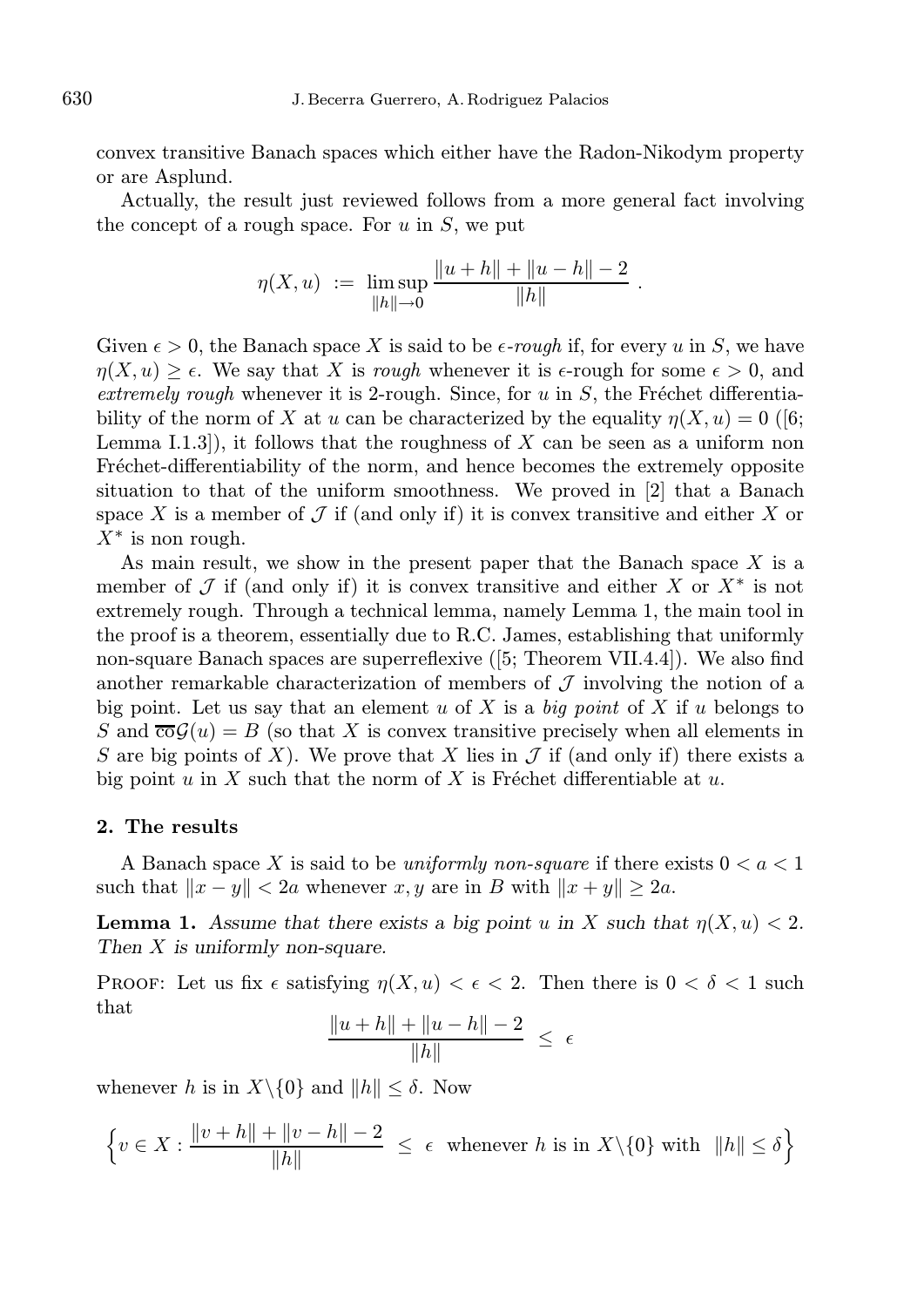is a closed, convex, and G-invariant subset of X containing u. It follows from the bigness of u that

$$
\frac{\|v+h\|+\|v-h\|-2}{\|h\|} \le \epsilon \quad \text{whenever } v \text{ is in } B
$$
\n
$$
\text{and } h \text{ is in } X \setminus \{0\} \text{ with } \|h\| \le \delta.
$$

Take  $\sigma$  with  $\epsilon < \sigma < 2$ , and a with

$$
\frac{1}{2}\max\{2-(\sigma-\epsilon)\delta,2-(2-\sigma)\delta\} < a < 1.
$$

Let  $x, y$  be in B such that  $||x + y|| \ge 2a$ . Then we have

$$
||x + y|| \ge 2 - (\sigma - \epsilon)\delta,
$$

and hence

$$
||x + \delta y|| \geq 2 - (\sigma - \epsilon)\delta - (1 - \delta).
$$

Since, on the other hand, the equality

$$
||x - \delta y|| \ge ||x - y|| - (1 - \delta)
$$

holds, we obtain

$$
||x + \delta y|| + ||x - \delta y|| \ge ||x - y|| + (2 - \sigma + \epsilon)\delta.
$$

It follows from (∗) that

$$
||x - y|| + (2 - \sigma + \epsilon)\delta \leq 2 + \epsilon \delta,
$$

and therefore

$$
||x-y|| \leq 2 - (2 - \sigma)\delta < 2a.
$$

We say that an element f of  $X^*$  is a w<sup>\*</sup>-big point of X if f belongs to  $S(X^*)$ and the convex hull of  $\mathcal{G}(X^*)(f)$  is w<sup>\*</sup>-dense in  $B(X^*)$ . By keeping in mind that the norm of  $X^*$  is lower  $w^*$ -semicontinuous, the proof of Lemma 2 below is similar to that of Lemma 1.

**Lemma 2.** Assume that there exists a  $w^*$ -big point f in  $X^*$  such that  $\eta(X^*, f) < 2$ . Then  $X^*$  is uniformly non-square.

Let u be in S. For x in X, the number  $\lim_{\alpha \to 0^+} \frac{\|u + \alpha x\| - 1}{\alpha}$  $\frac{2x}{\alpha}$  (which always exists because the mapping  $\alpha \to \|u + \alpha x\|$  from R to R is convex) is usually denoted by  $\tau(u, x)$ . We say that the norm of X is strongly subdifferentiable at u if

$$
\lim_{\alpha \to 0^+} \frac{\|u + \alpha x\| - 1}{\alpha} = \tau(u, x) \text{ uniformly for } x \text{ in } B.
$$

The reader is referred to [1] and [8] for a comprehensive view of the usefulness of the strong subdifferentiability of the norm in the theory of Banach spaces.

For  $u$  in  $S$ , we put

$$
D(X, u) := \{ g \in X^* \ : \ \|g\| = g(u) = 1 \}.
$$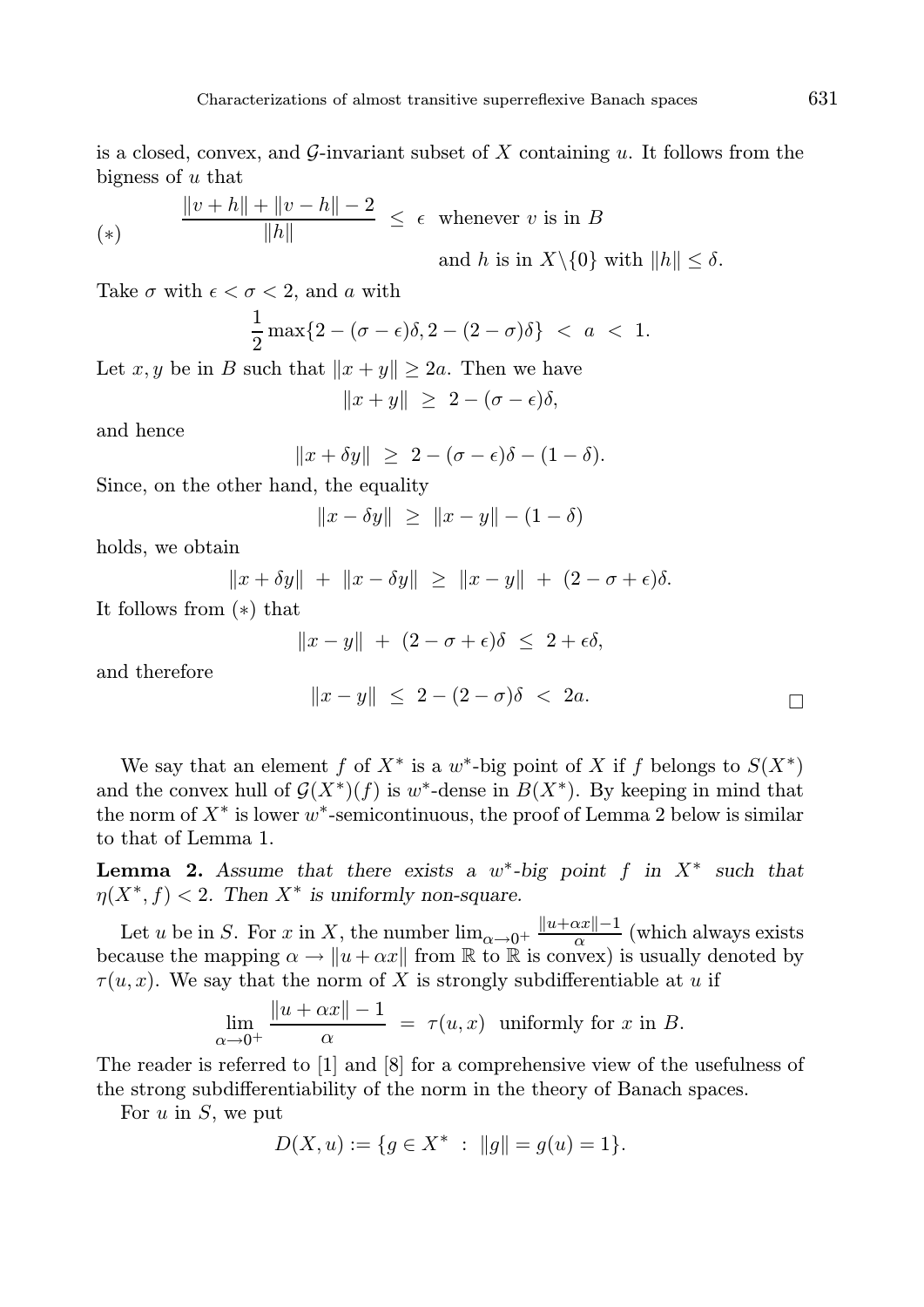**Lemma 3.** Let u be a big point of X such that the norm of X is strongly subdifferentiable at  $u$ . Then the set

$$
\{T^*(f) : f \in D(X, u), T \in \mathcal{G}\}
$$

is norm-dense in  $S(X^*)$ .

**PROOF:** Let  $\epsilon$  be a positive number. Since the norm of X is strongly subdifferentiable at u, we can apply ([8; Theorem 1.2(iv)⇒(i)]) to find  $0 < \delta$  such that  $d(g, D(X, u)) < \epsilon$  whenever g belongs to  $B(X^*)$  and  $|g(u) - 1| < \delta$ . Now, let h be in  $S(X^*)$ . Since u is a big point of X, there exists T in G satisfying  $|h(T(u)) - 1| < \delta$ . Now  $T^*(h)$  lies in  $B(X^*)$  and satisfies  $|T^*(h)(u) - 1| < \delta$ , and hence there is f in  $D(X, u)$  such that  $||T^*(h) - f|| < \epsilon$ . For such an f, we have  $||h - T^{*-1}(f)|| < \epsilon.$ 

The dual  $X^*$  of the Banach space X is said to be convex  $w^*$ -transitive if every element of  $S(X^*)$  is a w<sup>\*</sup>-big point of  $X^*$ . An easy and well-known consequence of the Hahn-Banach theorem is that convex transitivity of  $X$  implies convex w<sup>\*</sup>-transitivity of  $X^*$ . Recall that the symbol  $\mathcal J$  stands for the class of almost transitive superreflexive Banach spaces.

**Theorem 1.** The following assertions are equivalent:

- 1. X is a member of  $\mathcal{J}$ .
- 2. There exists a big point u in X such that the norm of X is Fréchet differentiable at u.
- 3. There exists a  $w^*$ -big point f in  $X^*$  such that the norm of  $X^*$  is Fréchet differentiable at f.
- 4.  $X$  is convex transitive and the norm of  $X$  is not extremely rough.
- 5.  $X^*$  is convex w<sup>\*</sup>-transitive and the norm of  $X^*$  is not extremely rough.

PROOF: Certainly the implications  $1 \Rightarrow 4$  and  $1 \Rightarrow 5$  are true.

 $2 \Rightarrow 1$ . Since the norm of X is Fréchet differentiable at u, we have  $\eta(X, u) =$  $0 < 2$ , so that, since u is a big point of X, we can apply Lemma 1 and the already quoted James' theorem ([5; Theorem VII.4.4]) to obtain that X is superreflexive. On the other hand, the Fréchet differentiability of the norm of  $X$  at  $u$  implies that the norm of X is strongly subdifferentiable at u and that  $D(X, u)$  reduces to a singleton, so that, by Lemma 3,  $X^*$  is almost transitive. Now, surely, there exits in the unit sphere of the reflexive Banach space  $X^*$  some point g such that the norm of  $X^*$  is Fréchet differentiable at g, and such a point is a big point of  $X^*$ (because  $X^*$  is almost transitive). Repeating the argument with  $(X^*, g)$  instead of  $(X, u)$ , we obtain that X is almost transitive.

 $3 \Rightarrow 1$ . With  $X^*$  instead of X, and Lemma 2 instead of Lemma 1, we can argue as in the proof of  $2 \Rightarrow 1$  above to obtain that  $X^*$  (and hence also X) is superreflexive, and that  $X$  is almost transitive.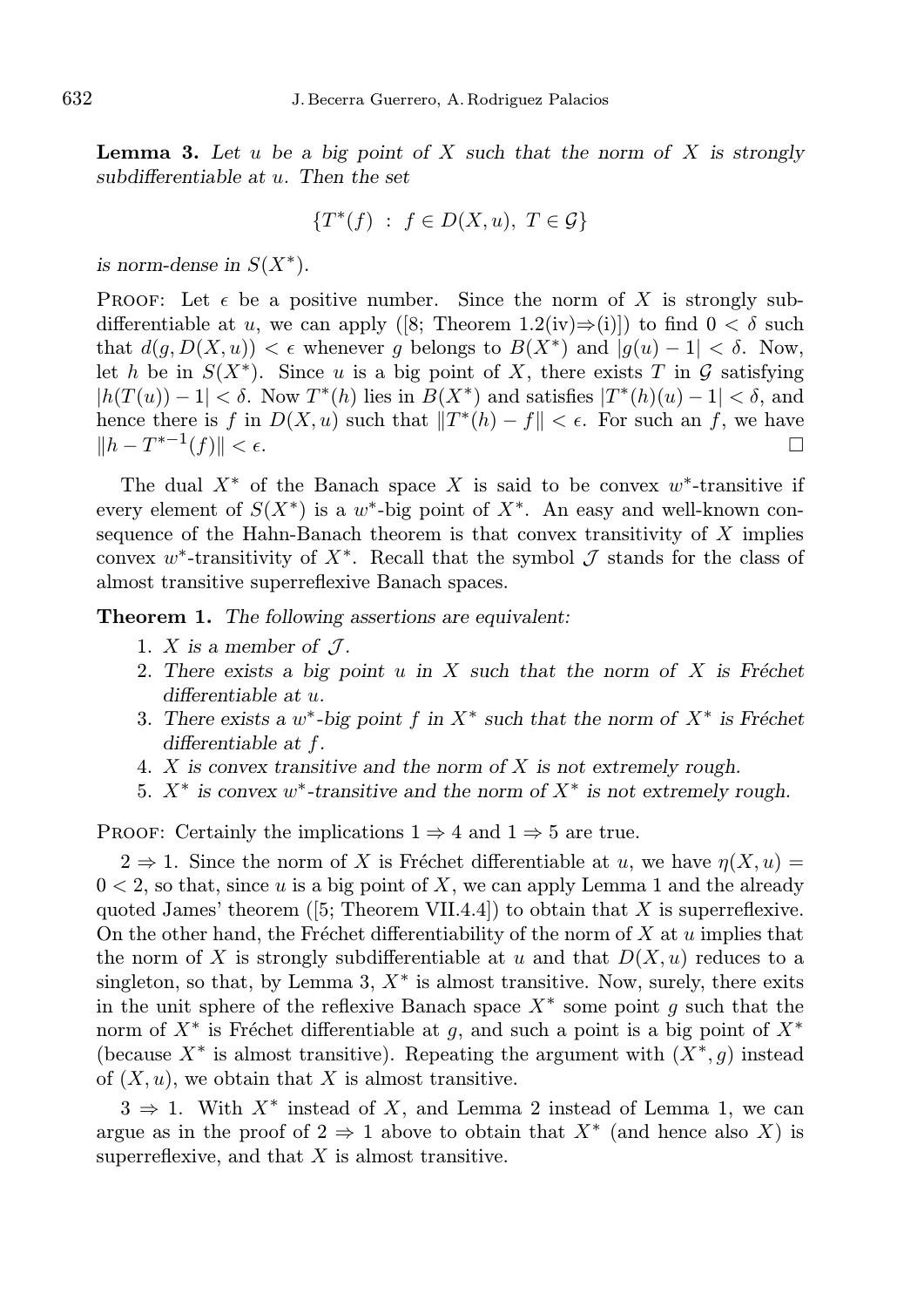$4 \Rightarrow 2$ . Since the norm of X is not extremely rough, there exists v in S such that  $n(X, v) < 2$ . Since X is convex transitive, such an v is a big point of X. By Lemma 1, X is reflexive, so that there is some u in S such that the norm of X is Fréchet differentiable at  $u$ . Applying again that X is convex transitive, we obtain that  $u$  is a big point of  $X$ .

 $5 \Rightarrow 3$ . With  $X^*$  instead of X and Lemma 2 instead of Lemma 1, the proof is similar to that of  $4 \Rightarrow 2$  above.

It follows from Theorem 1 (or even from its forerunner [2; Theorem 3.2]) that any of the following two assertions is sufficient (and of course necessary) to convert a Banach space X into a member of  $\mathcal{J}$ :

(i) X is convex transitive and either has the Radon-Nikodym property or is Asplund.

(ii)  $X^*$  is convex w<sup>\*</sup>-transitive and either X has the Radon-Nikodym property or X is Asplund.

Now, recall that a subset  $R$  of a topological space  $T$  is said to be nowhere dense in T if the interior of the closure of R in T is empty. Actually, Theorem 3.2 in [2] contains enough information to derive other characterizations of members X of  $\mathcal{J}$ , like the following:

(iii) There exists a non nowhere dense subset of S consisting of big points of X, and X has the Radon-Nikodym property.

(iv) There exists a non nowhere dense subset of  $S(X^*)$  consisting of w<sup>\*</sup>-big points of  $X^*$ , and X is Asplund.

Now, we can complete the situation by proving the next corollary.

Corollary 1. The following assertions are equivalent:

- 1. X lies in  $\mathcal{J}$ .
- 2. There exists a non nowhere dense subset of S consisting of big points of X, and X is Asplund.
- 3. There exists a non nowhere dense subset of  $S(X^*)$  consisting of w<sup>\*</sup>-big points of  $X^*$ , and  $X$  has the Radon-Nikodym property.

**PROOF:** By the Hahn-Banach theorem, an element u in S is a big point of X if and only if, for every g in  $S(X^*)$ , we have

$$
\sup\{|g(T(u))| : T \in \mathcal{G}\} = 1.
$$

Analogously, an element f in  $S(X^*)$  is a w<sup>\*</sup>-big point of  $X^*$  if and only if, for every  $x$  in  $S$ , we have

$$
\sup\{|F(f)(x)| : F \in \mathcal{G}(X^*)\} = 1.
$$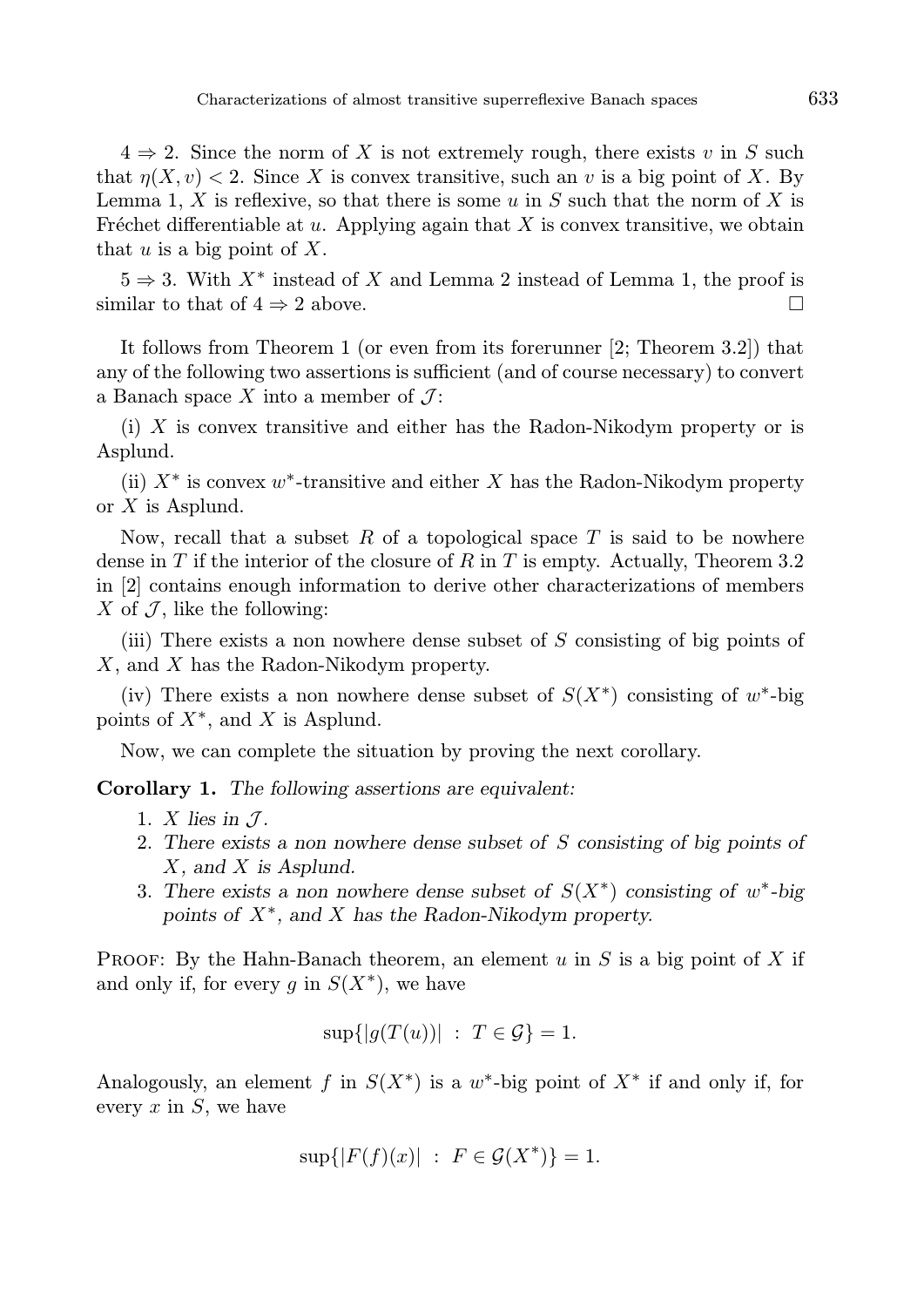Therefore the set of all big points of  $X$  is closed in  $S$ , and the set of all  $w^*$ -big points of  $X^*$  is norm-closed in  $S(X^*)$ . Assume that Assertion 2 holds. Then, by the first requirement, there is a non-empty open subset of  $S$  consisting of big points of X. By the second requirement, there must exist a point  $u$  in such an open set such that the norm of X is Fréchet differentiable at u. By the implication  $2 \Rightarrow 1$  in Theorem 1, X is a member of  $\mathcal J$ . Now, assume that Assertion 3 holds. Then there is a non-empty open subset (say A) of  $S(X^*)$  consisting of  $w^*$ -big points of  $X^*$ . Since X has the Radon-Nikodym property, we can apply  $[3;$  Theorem 5.7.4 to find some f in A such that the norm of  $X^*$  is Fréchet differentiable at f. Then X lies in  $\mathcal J$  by  $3 \Rightarrow 1$  in Theorem 1.

Given  $1 \leq p \leq \infty$ , a subspace M of the Banach space X is said to be an  $L^p$ -summand of X if there is a linear projection  $\pi$  from X onto M such that, for every  $x$  in  $X$ , we have

$$
||x||^{p} = ||\pi(x)||^{p} + ||x - \pi(x)||^{p} (1 \le p < \infty),
$$
  
\n
$$
||x|| = \max{||\pi(x)||, ||x - \pi(x)||} (p = \infty).
$$

If M is an  $L^p$ -summand of X, then the projection  $\pi$  above is uniquely determined by  $M$ , and is called the  $L^p$ -projection from  $X$  onto  $M$ .

**Corollary 2.** Assume that there exists a big point u in X such that  $\mathbb{K}u$  is an  $L^p$ -summand of X for some  $1 < p \leq \infty$ . Then X is a Hilbert space. If in addition  $p \neq 2$ , then X is one-dimensional.

**PROOF:** First of all, note that a Hilbert space of dimension  $\geq 2$  cannot have one-dimensional L<sup>p</sup>-summands for  $p \neq 2$ , so that it is enough to show that X is a Hilbert space. Since  $1 < p \leq \infty$ , and  $\mathbb{K}u$  is an  $L^p$ -summand of X, the norm of X is Fréchet differentiable at  $u$ . It follows from the bigness of  $u$  and the implication  $2 \Rightarrow 1$  in Theorem 1 that X is almost transitive. Assume that  $\mathbb{K} = \mathbb{C}$ . Then, since  $L^p$ -projections on complex Banach spaces are hermitian operators, the result follows from [10; Theorem 6.4]. Now assume that  $\mathbb{K} = \mathbb{R}$ . Then, denoting by  $\pi$ the  $L^p$ -projection from X onto  $\mathbb{K}u$ ,  $1-2\pi$  becomes an isometric reflexion on X. It follows from [11; Theorem 2.a] that X is a Hilbert space.  $\square$ 

Corollary 2 above does not remain true for  $p = 1$ . Indeed, for X equal to either  $\ell_1$  or  $\ell_1^n$   $(n \in \mathbb{N})$ , every element u in the natural basis of X is a big point of X such that  $\mathbb{K}_u$  is an  $L^1$ -summand of X. In any case, if X is convex transitive and has a one-dimensional  $L^1$ -summand, then X is one-dimensional ([2; Corollary 3.5]).

We conclude this paper with two remarks related to the matter we have developed.

Remark 1. Concerning Lemma 1, it is worth mentioning that, if the Banach space X is uniformly non-square, then we have  $\eta(X, u) < 2$  for every u in S. To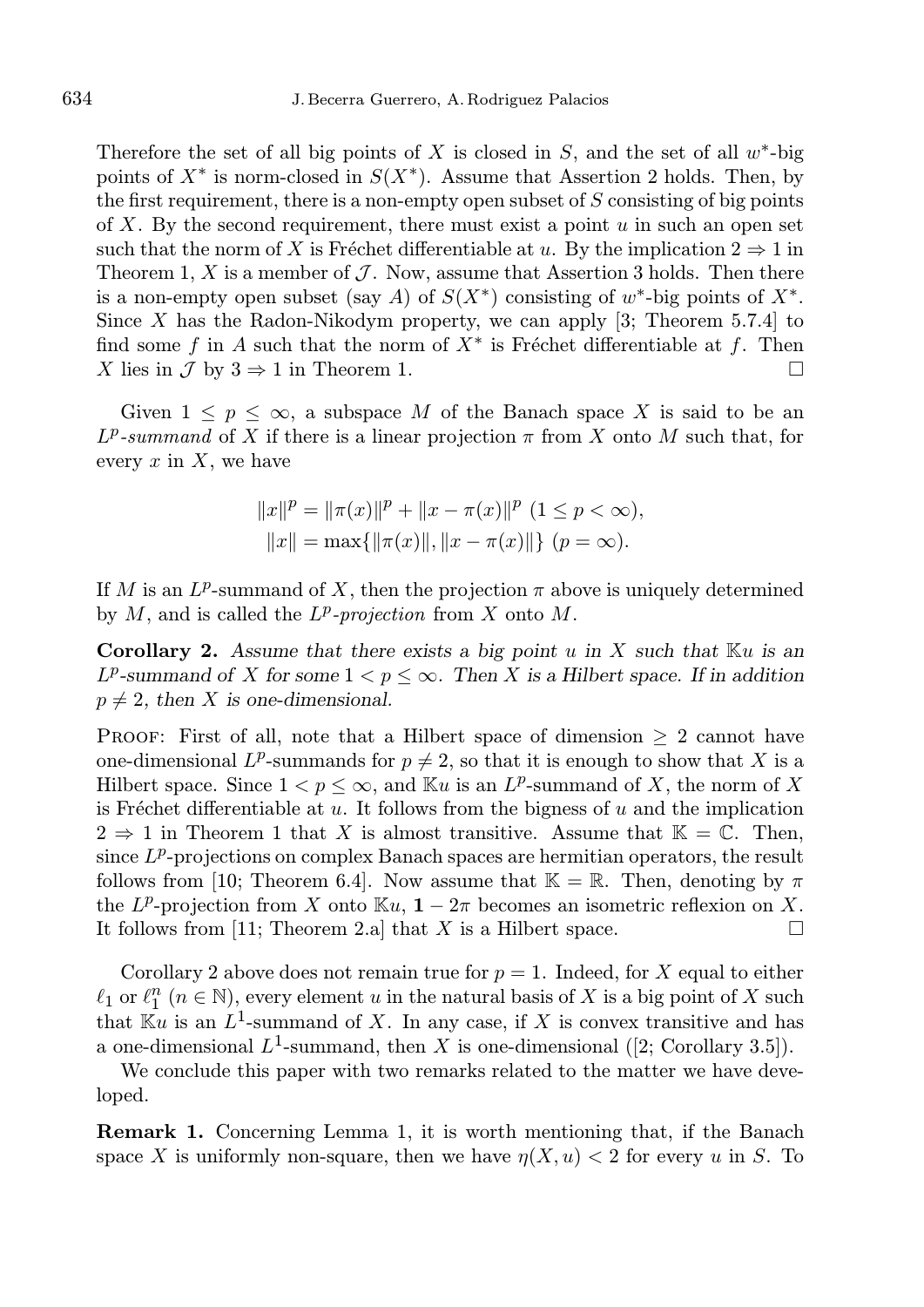verify this assertion, assume that there exists some u in S satisfying  $n(X, u) = 2$ . By the proof of [6; Proposition I.1.11], for every n in N, there are  $f_n$ ,  $g_n$  in  $B(X^*)$ satisfying  $Re(f_n(u)) > 1 - \frac{1}{n}$ ,  $Re(g_n(u)) > 1 - \frac{1}{n}$ , and  $||f_n - g_n|| \ge 2 - \frac{1}{n}$ . Now, assume additionally that X is uniformly non-square. Then so is  $X^*$  ([5; p. 173]), and hence there is  $0 < a < 1$  such that  $||f + g|| < 2a$  whenever  $f, g$  are in  $B(X^*)$ with  $||f - g|| \ge 2a$ . Taking n big enough to have  $||f_n - g_n|| \ge 2a$ ,  $Re(f_n(u)) > a$ , and  $Re(g_n(u)) > a$ , it follows

$$
2a \ < \ Re(f_n(u) + g_n(u)) \ \leq \ \|f_n + g_n\| \ < \ 2a,
$$

a contradiction.

**Remark 2.** We say that the Banach space X has the *Mazur's intersection pro*perty whenever every bounded closed convex subset of X can be represented as an intersection of closed balls in X. Analogously, we say that  $X^*$  has the Mazur's  $w^*$ -intersection property whenever every bounded  $w^*$ -closed convex subset of  $X^*$ can be expressed as an intersection of closed balls in  $X^*$ . We proved in [2; Theorem 3.4] that X lies in  $\mathcal J$  if and only if there exists a big point in X, and the set of all denoting points of  $B$  is dense in  $S$ . Applying [9; Theorem 3.1], we have:

(i) X is a member of  $\mathcal J$  if and only if  $X^*$  has the Mazur's w<sup>\*</sup>-intersection property and there is a big point in X.

We also proved in [2; Theorem 3.4] that X lies in  $\mathcal J$  if and only if there exists an  $w^*$ -big point in  $X^*$ , and the set of all  $w^*$ -denoting points of  $B(X^*)$  is norm-dense in  $S(X^*)$ . With [9; Theorem 2.1] in the mind, this result reads as follows:

(ii) X is a member of  $\mathcal J$  if and only if X has the Mazur's intersection property and there is an  $w^*$ -big point in  $X^*$ .

## **REFERENCES**

- [1] Aparicio A., Ocaña F., Paya R., Rodriguez A., A non-smooth extension of Fréchet differentiability of the norm with applications to numerical ranges, Glasgow Math. J. 28 (1986), 121–137.
- [2] Becerra J., Rodriguez A., The geometry of convex transitive Banach spaces, Bull. London Math. Soc. 31 (1999), 323–331.
- [3] Bourgin R.D., *Geometric aspects of convex sets with the Radon-Nikodym property*, Lecture Notes in Mathematics 993, Springer-Verlag, Berlin, 1983.
- [4] Cabello F., Maximal symmetric norms on Banach spaces, Proc. Roy. Irish Acad. 98A (1998), 121–130.
- [5] Day M.M., Normed linear spaces, Ergebnisse der Mathematik und ihrer Grenzgebiete 21, Springer-Verlag, Berlin, 1973.
- [6] Deville R., Godefroy G., Zizler V., Smoothness and renormings in Banach spaces, Pitman Monographs and Surveys in Pure and Applied Math. 64, New York. 1993.
- [7] Finet C., Uniform convexity properties of norms on superreflexive Banach spaces, Israel J. Math. 53 (1986), 81–92.
- [8] Franchetti C., Paya R., Banach spaces with strongly subdifferentiable norm, Bolletino U.M.I. **7-B** (1993), 45-70.